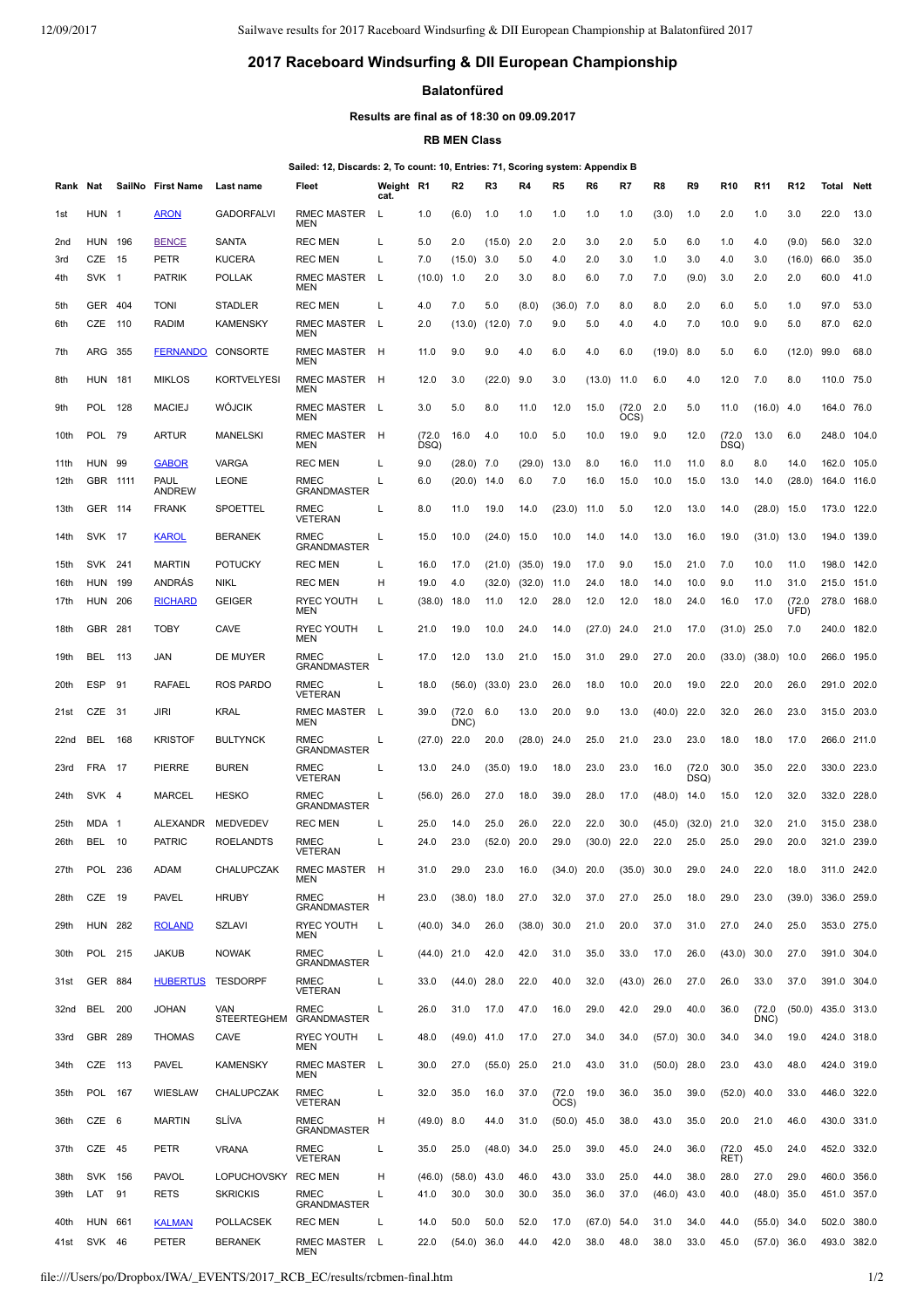| 12/09/2017 |                  | Sailwave results for 2017 Raceboard Windsurfing & DII European Championship at Balatonfüred 2017 |                               |                     |                                   |   |               |                |               |                        |                          |               |                            |                              |                    |                    |                    |                              |                      |             |
|------------|------------------|--------------------------------------------------------------------------------------------------|-------------------------------|---------------------|-----------------------------------|---|---------------|----------------|---------------|------------------------|--------------------------|---------------|----------------------------|------------------------------|--------------------|--------------------|--------------------|------------------------------|----------------------|-------------|
| 42nd       | GER 340          |                                                                                                  | <b>JAKOB</b>                  | <b>ECKERT</b>       | <b>RMEC</b><br><b>GRANDMASTER</b> | н | 43.0          | 33.0           | 38.0          |                        | $(54.0)$ $(59.0)$ 50.0   |               | 26.0                       | 28.0                         | 50.0               | 42.0               | 42.0               | 45.0                         |                      | 510.0 397.0 |
| 43rd       | HUN 5            |                                                                                                  | <b>AKOS</b>                   | <b>MOLNAR DR</b>    | RMEC<br><b>VETERAN</b>            | н | $(62.0)$ 57.0 |                | 49.0          | $(58.0)$ 51.0          |                          | 42.0          | 28.0                       | 33.0                         | 37.0               | 41.0               | 19.0               | 43.0                         |                      | 520.0 400.0 |
| 44th       | <b>SVK 77</b>    |                                                                                                  | <b>OLIVER</b>                 | <b>CARNY</b>        | <b>RYEC YOUTH</b><br>MEN          | н | 42.0          | (66.0) 60.0    |               | 45.0                   | 44.0                     | 41.0          | 41.0                       | (68.0)                       | 48.0               | 17.0               | 15.0               | 49.0                         |                      | 536.0 402.0 |
| 45th       | SVK 26           |                                                                                                  | <b>MILAN</b>                  | <b>DUCHNOVSKY</b>   | RMEC<br><b>GRANDMASTER</b>        | L | (60.0)        | (52.0)         | 51.0          | 33.0                   | 37.0                     | 44.0          | 44.0                       | 34.0                         | 42.0               | 46.0               | 50.0               | 30.0                         |                      | 523.0 411.0 |
| 46th       | CZE 5            |                                                                                                  | PETR                          | KUCERA SR.          | RMEC<br><b>VETERAN</b>            | н | 36.0          | 32.0           | 39.0          | 40.0                   | 55.0                     | 46.0          | (57.0)                     | 42.0                         | (72.0)<br>DNF)     | 47.0               | 37.0               | 42.0                         |                      | 545.0 416.0 |
| 47th       | HUN 9            |                                                                                                  | <b>BALINT</b><br><b>ANTAL</b> | <b>MORVAI</b>       | <b>RYEC YOUTH</b><br>MEN          | L | (54.0)        | 46.0           | 37.0          | 50.0                   | 45.0                     | (62.0)        | 32.0                       | 54.0                         | 45.0               | 37.0               | 44.0               | 44.0                         |                      | 550.0 434.0 |
| 48th       | CZE 8            |                                                                                                  | LUBOMITR                      | <b>MIELEC</b>       | <b>RMEC</b><br><b>VETERAN</b>     | Н | 45.0          | 39.0           | 40.0          | (59.0)                 | 33.0                     | 26.0          | 46.0                       | 49.0                         | 59.0               | 48.0               | 49.0               | (66.0)<br>DPI <sub>2</sub> ) |                      | 559.0 434.0 |
| 49th       | SVK 150          |                                                                                                  | <b>JAN</b>                    | <b>JAS</b>          | <b>RMEC MASTER</b><br>MEN         | L | 28.0          | 51.0           | 54.0          | 43.0                   | 38.0                     | 48.0          | 53.0                       | 41.0                         | 41.0               | (60.0)             | (63.0)             | 41.0                         |                      | 561.0 438.0 |
| 50th       | CZE 25           |                                                                                                  | <b>ROMAN</b>                  | <b>HRUBY</b>        | <b>RMEC</b><br><b>VETERAN</b>     | н | 53.0          | (55.0)         | 46.0          | 53.0                   | 41.0                     | 40.0          | 47.0                       | (55.0)                       | 47.0               | 35.0               | 41.0               | 53.0                         |                      | 566.0 456.0 |
| 51st       | <b>ESP</b>       | 10                                                                                               | LUIS                          | CAMACHO<br>LOPEZ    | <b>RMEC</b><br><b>GRANDMASTER</b> | н | 55.0          | 36.0           | 34.0          | 49.0                   | 49.0                     | 51.0          | 49.0                       | 32.0                         | 51.0               | $(56.0)$ 51.0      |                    | (57.0)                       | 570.0 457.0          |             |
| 52nd       | MDA 8            |                                                                                                  | <b>VLADIMIR</b>               | <b>LESNICOV</b>     | <b>RYEC YOUTH</b><br>MEN          | L | (57.0)        | 47.0           | 47.0          | 39.0                   | 53.0                     | 49.0          | 52.0                       | (56.0)                       | 56.0               | 38.0               | 39.0               | 38.0                         |                      | 571.0 458.0 |
| 53rd       | <b>FRA</b> 171   |                                                                                                  | <b>JEAN</b>                   | ASIA                | <b>RMEC</b><br><b>VETERAN</b>     | L | 29.0          | 37.0           | 57.0          | 36.0                   | (72.0)<br>OCS            | 53.0          | 40.0                       | 51.0                         | 49.0               | (62.0)             | 58.0               | 52.0                         | 596.0                | 462.0       |
| 54th       | LAT              | 175                                                                                              | <b>ERVINS</b>                 | <b>PRIEDE</b>       | <b>RMEC MASTER</b><br>MEN         | H | 50.0          | 41.0           | 29.0          | (62.0)                 | 48.0                     | (56.0)        | 56.0                       | 52.0                         | 52.0               | 49.0               | 46.0               | 47.0                         |                      | 588.0 470.0 |
| 55th       | <b>HUN 71</b>    |                                                                                                  | <b>CSABA</b>                  | <b>TOLGYESY</b>     | <b>REC MEN</b>                    | L | 34.0          | 40.0           | 56.0          | 51.0                   | 49.0<br>DPI <sub>1</sub> | 54.0          | (58.0)<br>DPI <sub>1</sub> | 39.0                         | 46.0               | 57.0               | 56.0               | (72.0)<br>DNC)               | 612.0 482.0          |             |
| 56th       | POL 299          |                                                                                                  | <b>DARIUSZ</b>                | <b>STANISLAWSKI</b> | <b>RMEC</b><br><b>GRANDMASTER</b> | H | 51.0          | 43.0           | 31.0          | (63.0)                 | (72.0)<br>DNF)           | 55.0          | 51.0                       | 36.0                         | 58.0               | 53.0               | 53.0               | 51.0                         |                      | 617.0 482.0 |
| 57th       | GER 238          |                                                                                                  | <b>DIRK</b>                   | <b>SCHENK</b>       | <b>RMEC</b><br><b>GRANDMASTER</b> | н | (61.0)        | 45.0           | 53.0          | (60.0)                 | 47.0                     | 47.0          | 58.0                       | 53.0                         | 53.0               | 39.0               | 36.0               | 58.0                         |                      | 610.0 489.0 |
| 58th       | <b>HUN 63</b>    |                                                                                                  | <b>TAMAS</b>                  | <b>GILICZE</b>      | RMEC<br><b>GRANDMASTER</b>        | L | 47.0          | 48.0           | 45.0          | 41.0                   | 58.0                     | 61.0          | (64.0)                     | (63.0)                       | 44.0               | 51.0               | 47.0               | 62.0                         |                      | 631.0 504.0 |
| 59th       | SVK 29           |                                                                                                  | <b>BOHDAN</b>                 | <b>MOLCANYI</b>     | <b>REC MEN</b>                    | н | 20.0          | 53.0           | 58.0          | (72.0)<br>DNS)         | 56.0                     | 52.0          | 39.0                       | 47.0                         | (72.0<br>DNC)      | 72.0<br><b>DNC</b> | 72.0<br><b>DNC</b> | 40.0                         |                      | 653.0 509.0 |
| 60th       | HUN 1999         |                                                                                                  | MÁRK                          | HANZÉLY             | <b>RYEC YOUTH</b><br><b>MEN</b>   | L | 37.0          | 42.0           | (64.0)        | 48.0                   | 57.0                     | 58.0          | (62.0)                     | 61.0                         | 61.0               | 55.0               | 61.0               | 56.0                         |                      | 662.0 536.0 |
| 61st       | SVK 155          |                                                                                                  | <b>PAVOL</b>                  | <b>LOPUCHOVSKY</b>  | RMEC<br><b>VETERAN</b>            | н | 58.0          | (62.0)         | (61.0)        | 56.0                   | 52.0                     | 60.0          | 61.0                       | 58.0                         | 57.0               | 58.0               | 54.0               | 54.0                         |                      | 691.0 568.0 |
| 62nd       | HUN 4            |                                                                                                  | <b>KAROLY</b>                 | <b>GADORFALVI</b>   | <b>RMEC</b><br><b>VETERAN</b>     | L | 52.0          | 59.0           | 63.0          | 61.0                   | 54.0                     | 57.0          | 50.0                       | (71.0)<br>DPI <sub>2</sub> ) | 55.0               | 61.0               | (64.0)             | 63.0                         |                      | 710.0 575.0 |
| 63rd       | HUN 2000         |                                                                                                  | <b>VIKTOR</b>                 | <b>ANDOK</b>        | <b>RYEC YOUTH</b><br>MEN          | L | 65.0          | 64.0           | (69.0)        | 55.0                   | 63.0                     | 68.0          | 69.0                       | (70.0)<br>DPI <sub>2</sub> ) | 54.0               | 50.0               | 52.0               | 59.0                         |                      | 738.0 599.0 |
| 64th       | POL              | 199                                                                                              | <b>ROBERT</b>                 | PIECZKA             | <b>RMEC</b><br><b>GRANDMASTER</b> | н | 59.0          | 61.0           | 62.0          | (72.0)<br>DNC)         | 61.0                     | 59.0          | (66.0)                     | 62.0                         | 64.0               | 64.0               | 59.0               | 61.0                         |                      | 750.0 612.0 |
| 65th       | LAT              | 54                                                                                               | <b>JURIS</b>                  | <b>DREIMANIS</b>    | RMEC<br><b>VETERAN</b>            | н | (68.0)        | 60.0           | 59.0          | (66.0)                 | 60.0                     | 64.0          | 65.0                       | 60.0                         | 60.0               | 63.0               | 65.0               | 64.0                         |                      | 754.0 620.0 |
| 66th       | SVK 38           |                                                                                                  | PETER                         | <b>FUNK</b>         | RYEC YOUTH<br>MEN                 | L | 67.0          | $(68.0)$ 65.0  |               | 64.0                   | 64.0                     | 63.0          | 60.0                       | 59.0                         | 63.0               | 54.0               | (72.0)<br>DNC)     | 65.0                         |                      | 764.0 624.0 |
| 67th       | <b>HUN 10</b>    |                                                                                                  | <b>ZOLTAN</b>                 | PAPP                | <b>RMEC</b><br>VETERAN            | н | 66.0          | 63.0           | $(70.0)$ 67.0 |                        | 66.0                     | 65.0          | 59.0                       | 66.0                         | 65.0               | 59.0               | 60.0               |                              | $(68.0)$ 774.0 636.0 |             |
| 68th       | AUS <sub>1</sub> |                                                                                                  | <b>TIBOR</b>                  | <b>FERENCZY</b>     | RMEC<br><b>VETERAN</b>            | L | 69.0          | (72.0)<br>DNF) | 66.0          | 65.0                   | 65.0                     | 69.0          | 67.0                       | (72.0)<br>DNF)               | 62.0               | 66.0               | 62.0               | 55.0                         |                      | 790.0 646.0 |
| 69th       | MDA 9            |                                                                                                  | ALEXANDR                      | <b>LESNICOV</b>     | <b>RYEC YOUTH</b><br>MEN          | L | 64.0          | 67.0           | 67.0          | 57.0                   | 62.0                     | 66.0          | 68.0                       | $(69.0)$ 67.0                |                    | 65.0               | (72.0)<br>DNC)     | 67.0                         |                      | 791.0 650.0 |
| 70th       | SUI              | 208                                                                                              | <b>PETER</b>                  | <b>GYORFFY</b>      | RMEC<br>VETERAN                   | L | 63.0          | 65.0           | (68.0)        | 68.0                   | 67.0                     | $(70.0)$ 63.0 |                            | 67.0                         | 66.0               | 67.0               | 66.0               | 66.0                         |                      | 796.0 658.0 |
| 71st       | <b>HUN 175</b>   |                                                                                                  | <b>BALAZS</b>                 | SZALAY              | <b>REC MEN</b>                    | H | 70.0          | (72.0)<br>DNF) | 71.0          | (72.0 72.0<br>DNC) DNC |                          | 72.0<br>DNF   | 72.0<br>DNF                | 72.0<br><b>DNF</b>           | 72.0<br><b>DNC</b> | 72.0<br><b>DNC</b> | 72.0<br><b>DNC</b> | 72.0<br><b>DNC</b>           |                      | 861.0 717.0 |

Sailwave Scoring Software 2.16.7<br>www.sailwave.com